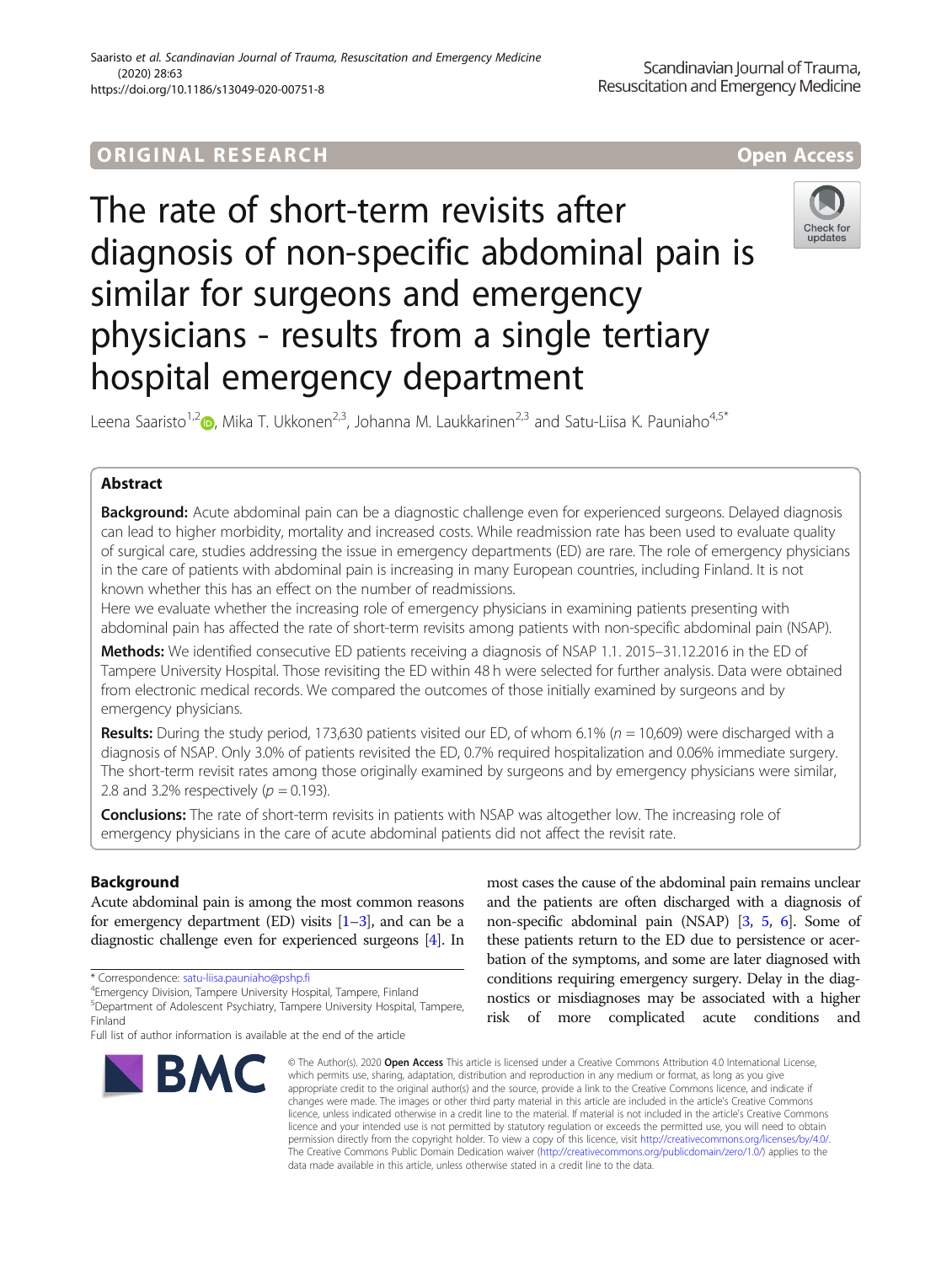subsequently with a higher risk of adverse events, longer hospitalization and higher costs of care [[7](#page-5-0)–[10](#page-5-0)]. Revisits also cause a burden on already overcrowded EDs. Consequently, methods to prevent unnecessary revisits are needed.

While readmission rate is among the parameters commonly used to evaluate the quality of surgical care [[11](#page-5-0)– [13\]](#page-5-0), studies in emergency medicine concerning revisits are rare  $[3, 14-16]$  $[3, 14-16]$  $[3, 14-16]$  $[3, 14-16]$  $[3, 14-16]$  $[3, 14-16]$  $[3, 14-16]$ . In this study we focused on shortterm revisits among patients receiving a diagnosis of NSAP. Moreover, we wanted to evaluate whether the shift towards these patients being seen by emergency physicians rather than surgeons has had an impact in the revisit rates or possible complications.

The primary aim was to ascertain the rate of unplanned ED revisits after NSAP diagnosis. The secondary aim was to ascertain whether the increasing role of emergency physicians examining patients with acute abdominal pain has resulted in a higher rate of short-term revisits.

#### Methods

In this retrospective cohort study over a period of 2 years (January 2015 to December 2016) medical records of each consecutive patient with NSAP attending Tampere University Hospital ED, a high-volume, collaborative ED were reviewed. Patients were identified by retrieving all cases associated with the International Statistical Classification of Diseases and Related Health Problems (10th revision, ICD-10) with a diagnosis of any subclass of "R10". Of these, patients returning to the ED within the following 48 h were included for further analysis.

We obtained the data by reviewing each case, including laboratory and imaging results. Demographic information and relevant medical history were recorded for each patient.

Tampere University Hospital is a tertiary care unit with a catchment area of approximately 500,000 inhabitants. All emergency cases within the city are admitted to the study hospital. Referrals to ED from general practitioner are not required. During the study period, the ED went through an organizational change. In 2015 emergency patients with a referral were examined either by a surgeonin-training or by a specialist in surgery. Patients without a referral were seen by a primary health care physician or emergency physician, with the option to refer the patient for surgical assessment. In 2016, the organization was changed and emergency physicians, including specializing ED doctors, specialists in emergency medicine and emergency-work oriented general practitioners started working side by side with the surgeons, examining patients with or without a referral. This gave us an opportunity to study revisits after NSAP diagnosis set by a surgeon or by an emergency physician during the study period. The follow-up data was available for all patients.

This study is done according to the STROBE guidelines ([www.strobe-statement.org\)](http://www.strobe-statement.org).

#### Statistical analysis

Statistical analysis was performed using SPSS for Windows statistical software version 22 with Chi square test to compare categorical data, Mann–Whitney U-test and Kruskal–Wallis H-test to compare the medians between groups in nonparametric variables. Statistical significance was set at  $p < 0.05$ .

#### Ethical aspects

The study was performed according to the Helsinki Declaration and institutional review board approval was duly obtained (R16006).

#### Results

During the two-year study period, a total of 173,630 patients visited the ED, of whom  $6.1\%$  ( $n = 10,609$ ; median age 38 years, 0–100 years; 60% female) were discharged with a diagnosis of NSAP. Of these patients 3.0% ( $n =$ 313; median age 32 years, 0–98 years; 64% female) revisited the ED within the following 48 h, with no significant change observed in the revisiting rate during the study  $(2.8\% \text{ in } 2015 \text{ vs. } 3.1\% \text{ in } 2016, p = 0.798)$ . The majority (94%) of patients returned due to persisting symptoms, while the rest presented with new symptoms. Younger age was associated with increased likelihood of revisits, as illustrated in Fig. [1.](#page-2-0) Two thirds (67%) of NSAP patients did not receive a specific diagnosis on the second visit, while typical specific new diagnoses included acute cholecystitis (6.1%), appendicitis (3.8%) and pancreatitis (3.6%). Those diagnosed with a gynaecological condition, e.g. ruptured ovarian cyst, amounted to 5.4%. Demographic characteristics and distribution of diagnoses in the study population are shown in Table [1.](#page-3-0)

Of the patients revisiting the ED, 67% were discharged with NSAP diagnosis, 16% were admitted to the hospital for surgical and 9.3% for conservative treatment. Fifty-four percent of those requiring surgical and 29% of those requiring conservative treatment on in-patient wards required radiological studies to reach a diagnosis. Only a minority of these patients had undergone radiological examinations at the first ED presentation, as illustrated in Fig. [2.](#page-4-0) Both WBC and CRP values during the index and second admission were higher among hospitalized patients than among those discharged home. There was a wide variation in the laboratory findings; i.e. the values were within normal limits in some patients who required surgery and greatly elevated in some patients with an NSAP diagnosis. Comparisons of laboratory findings and the use of radiological imaging in different patient groups are shown in Table [2.](#page-4-0)

An acute condition requiring immediate surgical treatment (i.e. vascular emergencies or bowel perforation) was diagnosed on 0.07% of the patients ( $n = 7$ ). Six out of seven of those patients with surgical emergencies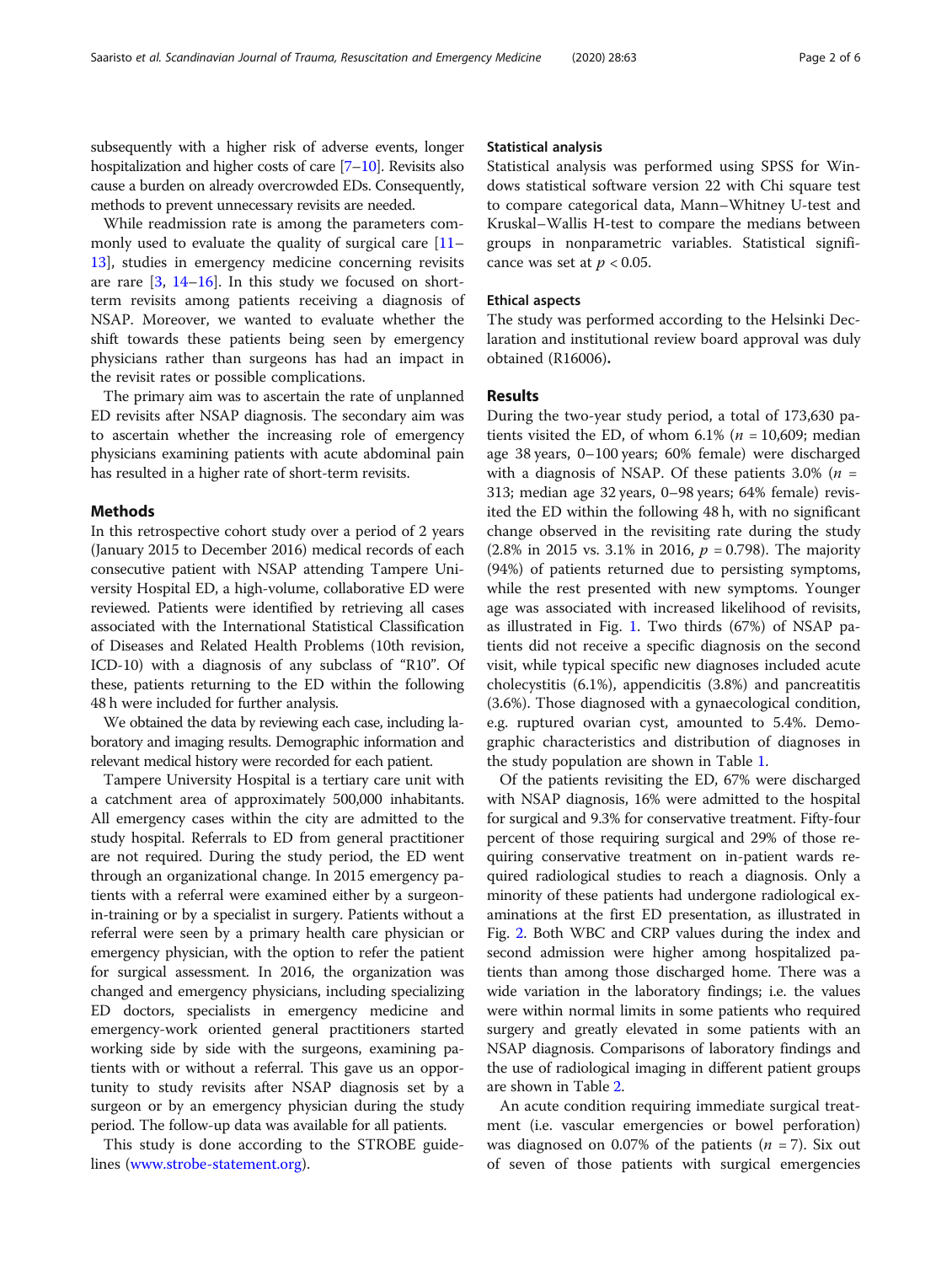<span id="page-2-0"></span>

were examined by emergency physicians during the index admission. While 71% of these patients  $(n = 5)$ would have required radiological imaging to reach a diagnosis, none had undergone these examinations during the index visit.

A total of 58% of those with NSAP diagnosis  $(n =$ 6153) underwent examination by emergency physicians and the rest ( $n = 4455$ ) by surgeons or surgical registrars. After implementing the new collaborative ED system and the emergency medicine residency programme, the share of NSAP patients examined by surgeons diminished from 49 to 33% corresponding to an increasing role of emergency physicians dealing with seeing patients with acute abdominal pain. The rates of short-term revisits among those examined by surgeons and by emergency physicians were 2.8% (2.4% in 2015 and 3.1% in 2016) and 3.2% (3.5, 2.6%) respectively ( $p = 0.193$ ).

#### **Discussion**

In this study, we focused on short-term revisits by patients receiving a diagnosis of NSAP in an attempt to assess whether the shift towards these patients being seen by emergency physicians rather than by surgeons affected the revisit rates or possible complications. We found that revisits due to NSAP were in general rare and that the rate did not increase after emergency physicians started to examine the majority of these patients in the ED.

In this study we show that the diagnostic accuracy in acute abdominal pain in our unit was overall good with a limited number of short-term revisits associated with an NSAP diagnosis. Only 3% of NSAP patients revisited the ED within the following 48 h and less than 1% received a diagnosis requiring admission either for surgical or for conservative treatment. Only six out of 10,000 NSAP patients suffered from conditions requiring immediate attention. The increasing role of emergency physicians in examining patients with acute abdominal pain in 2016 was not associated with a higher rate of short-term revisits. However, almost all of the patients discharged during the first visit who later required immediate surgery, were examined by emergency physicians. Consequently the rate of missed emergencies could have been reduced if these patients had been examined by surgeons during the first admissions. Morbidity and mortality meetings should be systematically used in case of missed severe diagnoses for educational and quality improvement purposes.

Our results concur with those of earlier studies, where the return visit rate has ranged from 1.9 to 3.5% [\[17](#page-5-0), [18\]](#page-5-0). However, these studies have not focused on patients with acute abdominal pain but on all ED patients. Furthermore, revisits have been considered more common among patients with abdominal symptoms [[3\]](#page-5-0). Consequently, compared to earlier studies, we consider our rate of revisits (3.0%) to be surprisingly low.

Almost all the returning patients had persisting symptoms, and the rest presented with onset of new symptoms. More than two-thirds of these patients received the same non-specific diagnosis after the second visit and if all NSAP patients are included, only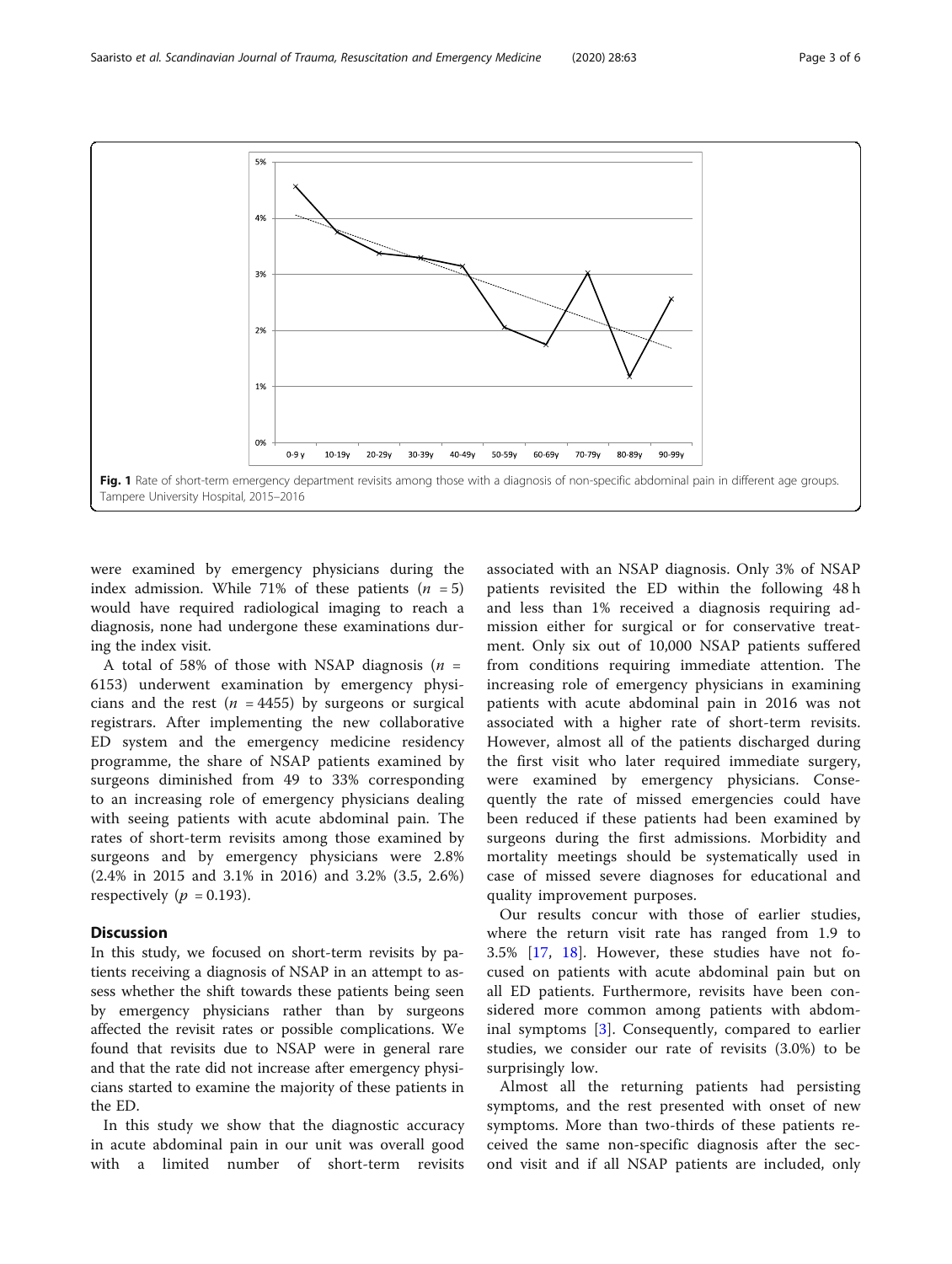|                                     | Year 2015<br>$n = 85,149$ | Year 2016<br>$n = 88,481$ | All patients<br>$n = 173,630$ |
|-------------------------------------|---------------------------|---------------------------|-------------------------------|
| NSAP patients                       | 6024 (7.1%)               | 4585 (5.2%)               | 10,609 (6.1%)                 |
| Readmitted within 48 h              | 170 (2.8%)                | 143 (3.1%)                | 313 (3.0%)                    |
| Age, median (range)                 | 36 y (0-98 y)             | 28 y (4-95 y)             | 32 y (0-98 y)                 |
| Gender, female, n (%)               | 105 (62%)                 | 94 (66%)                  | 199 (54%)                     |
| Comorbidities, n (%)                | 72 (42%)                  | 70 (49%)                  | 142 (45%)                     |
| Cardiovascular                      | 33 (19%)                  | 24 (17%)                  | 57 (18%)                      |
| Pulmonary                           | 17 (10%)                  | 10 (7.0%)                 | 27 (8.6%)                     |
| Psychiatric                         | 15 (8.8%)                 | 13 (9.1%)                 | 28 (8.9%)                     |
| Diabetes                            | 8 (4.7%)                  | 14 (9.8%)                 | 22 (7.0%)                     |
| Neurologic                          | $3(1.8\%)$                | 12 (8.4%)                 | 15 (4.7%)                     |
| Alcoholism                          | 6(3.5%)                   | $4(2.8\%)$                | 10 (3.2%)                     |
| Dementia                            | 3 (1.8%)                  | $1(0.7\%)$                | 4 (1.2%)                      |
| Medication, n (%)                   | 92 (54%)                  | 59 (41%)                  | 151 (48%)                     |
| Anticoagulation                     | 11 (6.5%)                 | 13 (9.1%)                 | 24 (7.7%)                     |
| Corticosteroids                     | $3(1.8\%)$                | $1(0.7\%)$                | 4 (1.2%)                      |
| Previous abd. Surgery               | 46 (27%)                  | 30 (21%)                  | 76 (24%)                      |
| Frequent users (≥5 admissions/year) | 20 (12%)                  | 17 (12%)                  | 37 (12%)                      |
| Specific diagnosis                  | 60 (35%)                  | 44 (31%)                  | 104 (33%)                     |
| Acute cholecystitis                 | 16 (9.4%)                 | $3(2.1\%)$                | 19 (6.1%)                     |
| Gynaecological                      | 11 (6.5%)                 | $6(4.2\%)$                | 17 (5.4%)                     |
| Acute appendicitis                  | 6(3.5%)                   | $6(4.2\%)$                | 12 (3.8%)                     |
| Acute pancreatitis                  | $4(2.4\%)$                | $6(4.2\%)$                | 10 (3.2%)                     |
| Urinary tract stone disease         | $3(1.8\%)$                | $0(0.0\%)$                | $3(1.0\%)$                    |
| Diverticulitis                      | $1(0.6\%)$                | $2(1.4\%)$                | $3(1.0\%)$                    |
| Abdominal emergencies <sup>a</sup>  | $3(1.8\%)$                | $4(2.8\%)$                | $7(2.2\%)$                    |
| Miscellaneous                       | 16 (9.4%)                 | 17 (12%)                  | 33 (11%)                      |
| Non-specific diagnoses b            | 110 (65%)                 | 99 (69%)                  | 209 (67%)                     |

<span id="page-3-0"></span>Table 1 Demographic characteristics of NSAP patients readmitted to ED within 48 h of the index visit

<sup>a</sup> Abdominal emergencies requiring immediate treatment (e.g. acute mesenteric ischaemia, bowel perforation)

<sup>b</sup> Other conditions, e.g. gastroenteritis, extra-abdominal conditions (e.q. pneumonia)

1% received a new diagnosis. The most common specific diagnoses were acute appendicitis, acute pancreatitis and acute cholecystitis. However, it is not uncommon for the first symptoms during the onset of an acute condition to be non-specific, i.e. visceral pain and nausea during the first hours after the onset of the condition. In these subacute conditions, a short diagnostic delay is rarely associated with poorer outcomes [\[7,](#page-5-0) [19](#page-5-0)].

Radiological imaging was rarely used during the index visit and use of imaging among NSAP patients was not associated with lower likelihood of further visits. Using radiological imaging on all NSAP patients would increase the costs and exposure to radiation and could potentially lead to false-negative imaging due to early presentation. While some patients were misdiagnosed during the index visit and

subsequently required surgical treatment, the delay to surgery seldom affected the outcome. Consequently, we consider our results acceptable. However, we emphasize that training emergency physicians to deal with patients with acute abdominal pain, and to spot "red flags" in patients with surgical emergencies is crucial. While emergency physicians have an increasing role in evaluating patients with acute abdominal pain, access to surgeons in a consultative capacity for these patients is essential now, as it will be in the future.

There were some obvious limitations to our study. The study was retrospective and thus the amount of information obtained from the medical records was limited. Laboratory results and findings in radiological imaging were available for all patients, but the case notes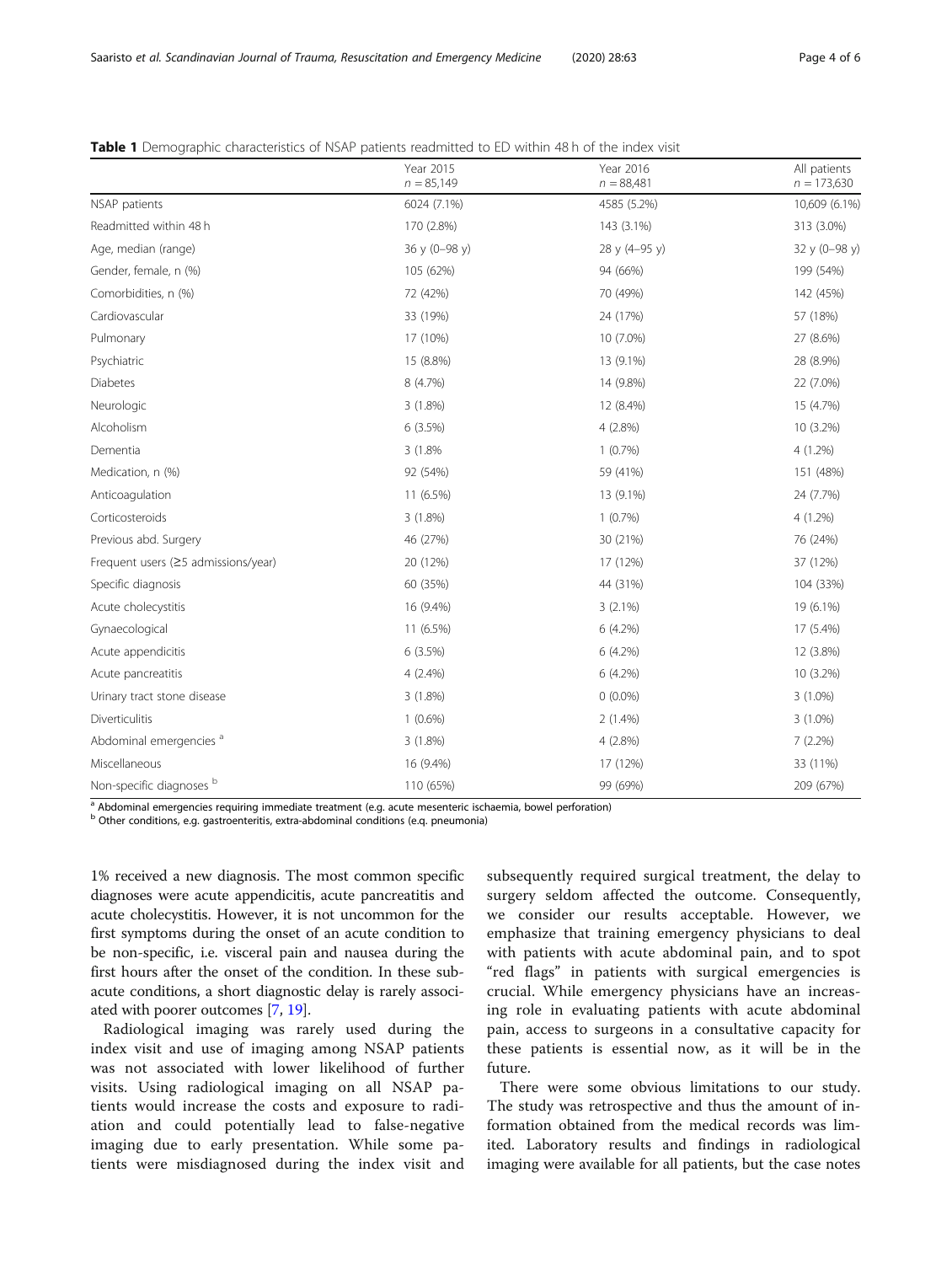<span id="page-4-0"></span>

were not always structured. The strength of the study, however, was that our hospital ED covers all levels of ED care throughout the entire hospital district. Thus, the patients will return to our ED for revisits. The follow-up data was available for all patients. Furthermore, to the best of our knowledge, this is the first study to focus on the revisit rate among ED patients with NSAP. Finally, we have shown that regardless of the establishment of the emergency medicine residency programme, the number of unnecessary revisits did not increase.

### Conclusion

Unplanned revisits may cause a burden on already overcrowded EDs. However, we found that after the establishment of the collaborative emergency department and emergency medicine residency programme diagnostic accuracy among NSAP patients, often considered difficult to diagnose, was overall good. The increasing trend for emergency physicians to examine more and more patients with abdominal pain has not increased the revisit rates of NSAP patients. We emphasize the absolute need for educating emergency physicians in diagnosing surgical emergencies.

|  |  | Table 2 Laboratory findings and utilization of radiological imaging on the first and second visit in patients with NSAP |
|--|--|-------------------------------------------------------------------------------------------------------------------------|
|  |  |                                                                                                                         |

|                                                 | Discharged with<br>NSAP $(n = 208)$ | Admitted to the hospital for         |                                  |  |
|-------------------------------------------------|-------------------------------------|--------------------------------------|----------------------------------|--|
|                                                 |                                     | Conservative treatment<br>$(n = 29)$ | Surgical treatment<br>$(n = 50)$ |  |
| Age, median (min-max)                           | 28 y (0-98 y)                       | 49 y (23-95 y)                       | 46 y (10-85 y)                   |  |
| 1st visit                                       |                                     |                                      |                                  |  |
| WBC (10 $^9$ /l), median (min-max) <sup>2</sup> | $8.1(3.0-23)$                       | $10(5.8-17)$                         | $10(3.0-18)$                     |  |
| CRP (mg/l), median (min-max)                    | $1.9(1.0-96)$                       | $4.5(1.0-163)$                       | $3.0(1-144)$                     |  |
| Ultrasonography, n (%)                          | $6(2.9\%)$                          | 3(10%)                               | $3(6.0\%)$                       |  |
| $CT$ scan, n $(\%)$                             | $2(1.0\%)$                          | $2(6.9\%)$                           | $0(0.0\%)$                       |  |
| 2nd visit                                       |                                     |                                      |                                  |  |
| WBC (10 $^9$ /l), median (min-max) $^2$         | $7.6(3.2-18)$                       | $9.7(3.5-21)$                        | $10.1(3.2 - 25.9)$               |  |
| CRP (mg/l), median (min-max) $^2$               | $2.3(1-234)$                        | 32 (1.0-329)                         | $63.8(1 - 414)$                  |  |
| Ultrasonography, n (%)                          | 42 (20%)                            | 6(21%)                               | 20 (40%)                         |  |
| $CT$ scan, n $(\%)$                             | 26 (13%)                            | 11 (38%)                             | 18 (36%)                         |  |
| Radiological imaging required                   |                                     | 13 (29%)                             | 27 (54%)                         |  |

Statistically significant difference:  $1$  p-value 0.05–0.001,  $2$  p-value < 0.001

CRP C reactive protein, WBC white blood cells, CT computed tomography, NSAP non-specific abdominal pain